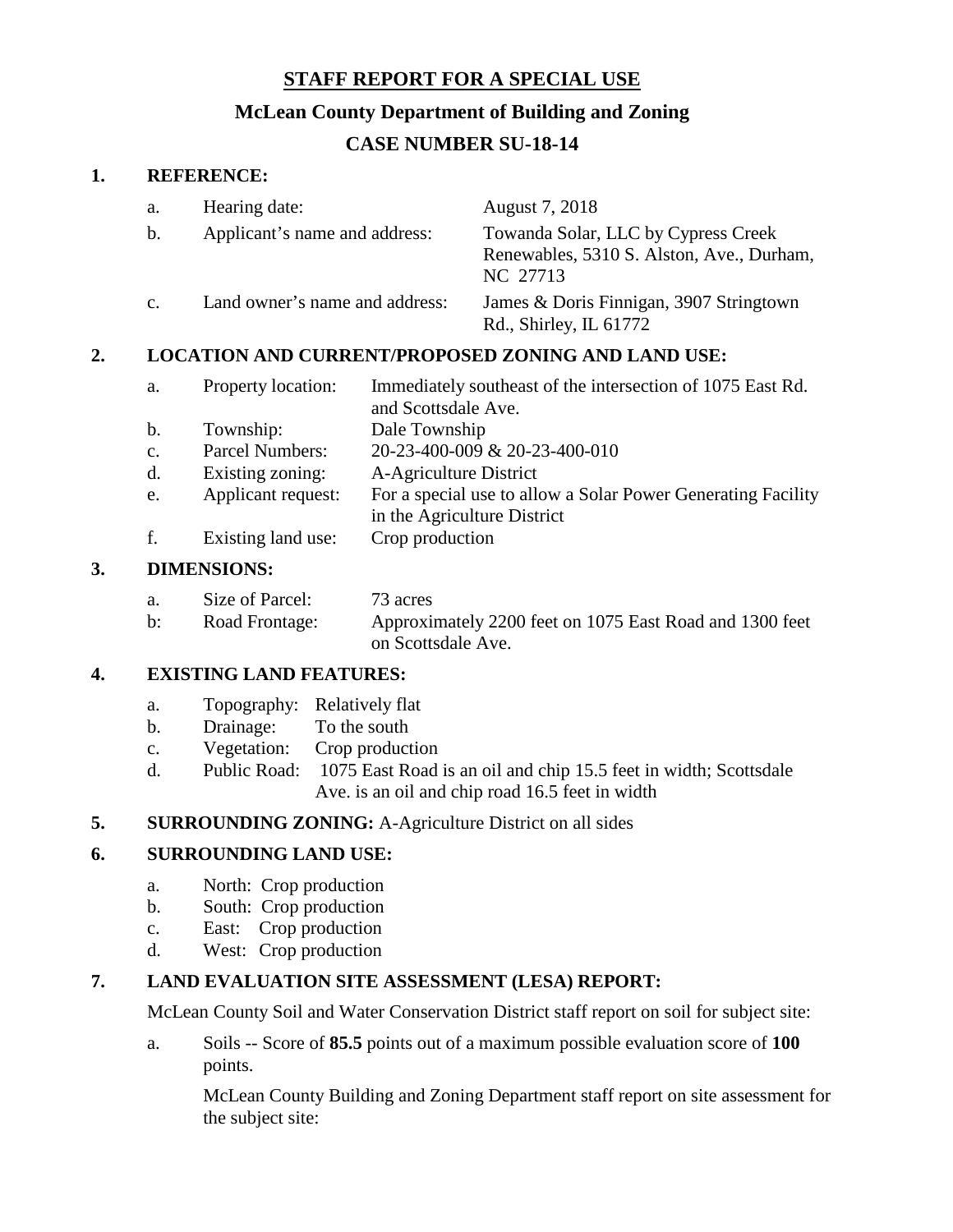- b. Site Assessment -- Score of **146** points out of a maximum possible evaluation score of **200** points.
- c. Total LESA review score is **231.5 points** out of a maximum of **300** points.

### **EVALUATION RESULT:**

The LESA Report indicates that a total score of **230 points and above** means that the property is of **high** value for agricultural land protection.

- **8. STAFF ANALYSIS:** The analysis of the seven standards listed in Article VIII Section 350-56 of the McLean County Code (Standards for Special Use Permits) as they apply to this zoning request is as follows:
	- a. **The proposed special use will not be detrimental to or endanger the health, safety, morals, comfort, or welfare of the public**. This standard is met. The applicant proposes to establish a 2-megawatt solar power generating facility on this property, which will meet all of the County setback requirements and use standards for a solar power generating facility.

The application indicates that this facility will contain rows of Photovoltaic (PV) cell panels mounted on posts set in the ground. These rows of panels are referred to as "solar arrays". Cypress Creek Renewables will mount the solar arrays on a tracking system, which allows them to follow the sun throughout the day. The solar arrays will be designed with an anti-reflective coating. The applicant indicates the solar arrays will be a maximum 12 feet in height.

The applicant submitted an EcoCAT communication from the Illinois Department of Natural Resources which indicates that there is no record of State-listed threatened or endangered species, Illinois Natural Area Inventory sites, dedicated Illinois Nature Preserves or registered Land and Water Reserves in the vicinity of the project location, and that the consultation is terminated.

A decommissioning plan that includes an Agricultural Impact Mitigation Agreement with the Illinois Department of Agriculture and financial assurance acceptable to the County need to be provided.

A contact person for the applicant will need to be kept on file with the Department of Building and Zoning for issues/complaints upon completion of the facility.

There has been no communication submitted from the Illinois Historical Preservation Agency (IHPA).

b. **The proposed special use will not be injurious to the use and enjoyment of other property in the immediate vicinity for purposes already permitted or substantially diminish property values in the immediate area.** This standard is met. The proposed solar farm is surrounded by land in crop production, which will continue to be desirable for such use. Ground cover that encourages pollination, recommended by the McLean County Soil and Water Conservation District, will need to be installed. The solar arrays will be designed with an anti-reflective coating.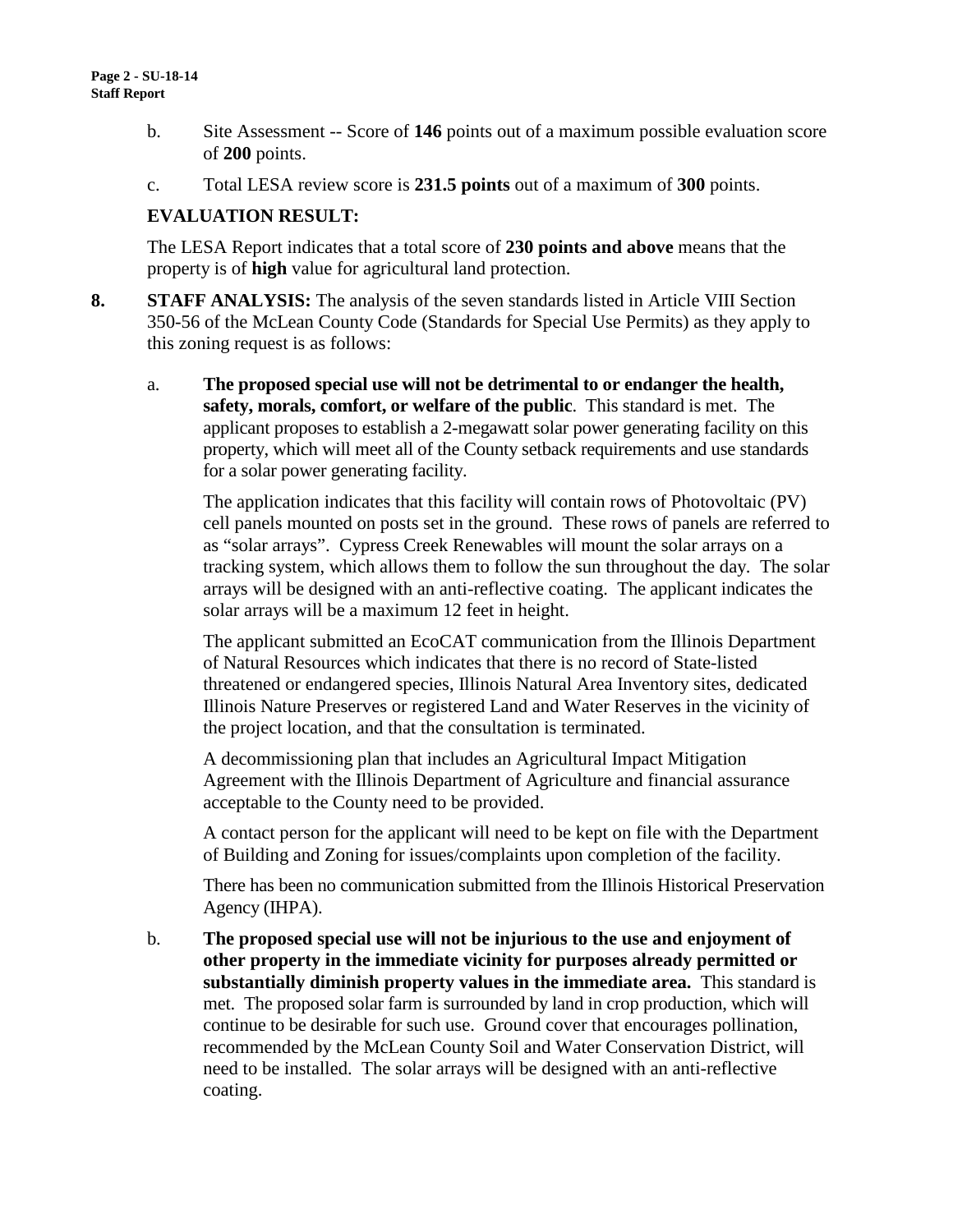- c. **The proposed special use will not impede the orderly development of the surrounding property for uses permitted in the district.** This standard is met. Nearby property that is currently in crop production will continue to be desirable for such use.
- d. **Adequate utilities, access roads, drainage and/or other necessary facilities have been or will be provided.** This standard is met. The property has approximately 2,000 feet of frontage on east side of 1075 East Road and 1,300 feet on the south side of Scottsdale Avenue. The Dale Township Fire District will provide fire protection for the subject property. Pre-development drainage patterns will be retained as much as possible. The applicant will provide certified plans for storm water detention/retention before a permit is issued for the proposed solar power generating facility. The applicant will need to have all field tile damaged in the construction process repaired by a competent contractor, with experience in such repair, during the life of the solar farm.
- e. **Adequate measures have been or will be taken to provide ingress and egress so designed as to minimize traffic congestion in the public streets.** This standard is met. It appears that safe site distance can be provided at the proposed entrance. The applicant has been in communication with the Dale Township Road Commissioner and will need to obtain an entrance permit from him before a construction permit will be issued for the proposed solar farm.
- f. **The establishment, maintenance and operation of the special use will be in conformance with the intent of the district in which the special use is proposed to be located.** This standard is met. The preamble states "Provide for the location and govern the establishment and operation of land uses which are compatible with agriculture and are such a nature that their location away from residential, commercial and industrial areas is most desirable".
- g. **The proposed special use, in all other respects, conforms to the applicable regulations of the district in which it is located.** This standard is met. According to the Zoning Ordinance, "The Land Evaluation and Site Assessment (LESA) System has been designed to provide a rational process for assisting local officials in making farmland conversion decisions through the local zoning process." Although this property has a high LESA score, the applicant indicates that it is committed to landscaping best practices that stabilize the soil to add strength and durability for the long-term success of the project and health of the land; native grasses will be grown and maintained on the site; and the prime soils will be preserved as long as the Solar Power Generating Facility is operational. After the subject property is returned to its original condition, as required by the Zoning Ordinance, the land can be returned to crop production. It was reported that up to 35% of corn grown in McLean County was used to make ethanol. Harvesting the wind and the sun to produce electricity in the Agriculture District with wind turbines and solar farms is similar, and another way for farmers to produce value from their land in addition to producing corn and soybean crops.